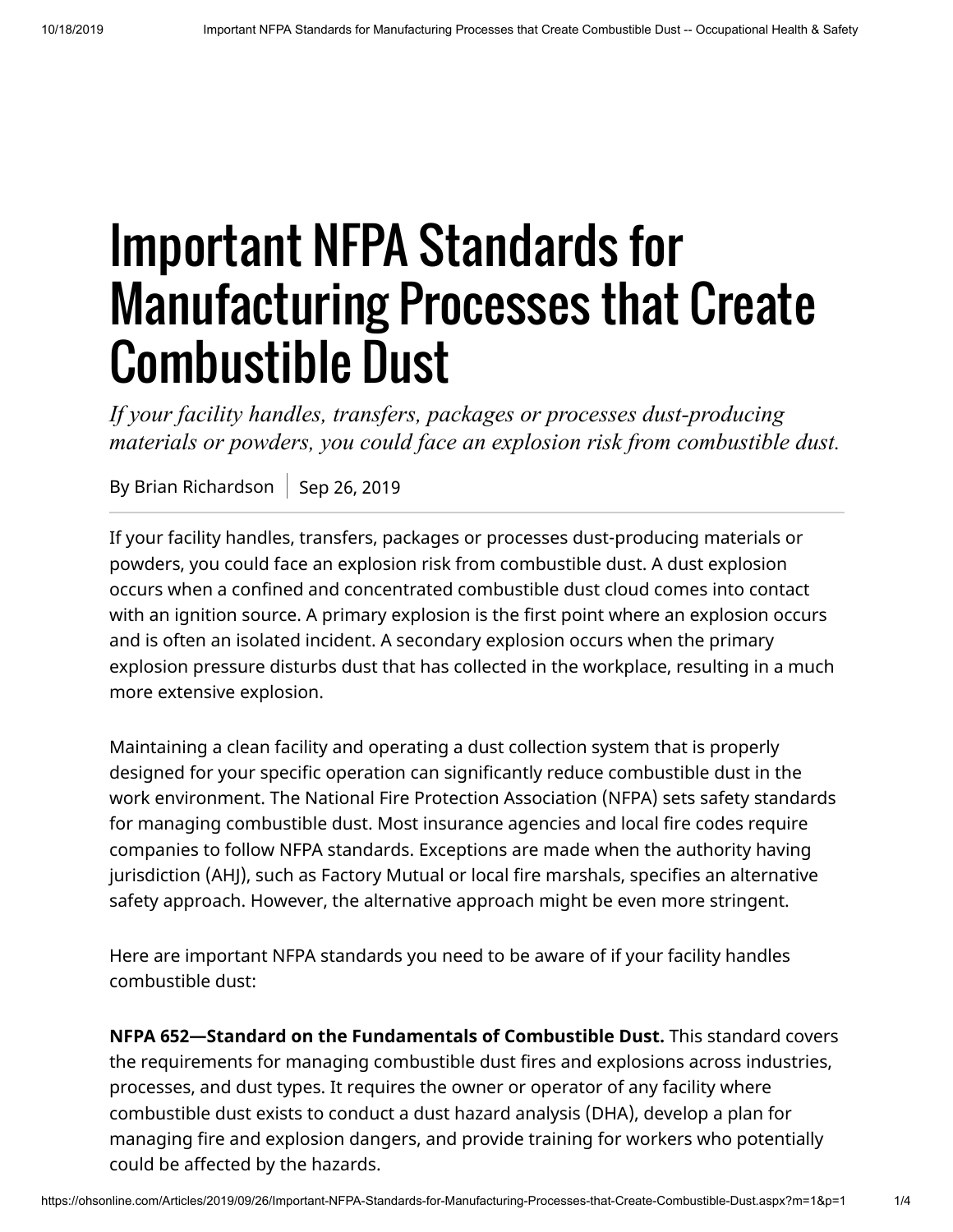Facility operators and their health and safety managers can conduct the DHA internally or use an independent consultant. Ultimately, the authority having jurisdiction will review the findings and grant approval. The DHA must be completed by the fall of 2020 and demonstrate reasonable progress toward completion of the DHA in each of the years approaching the deadline.

A complete dust hazard analysis includes the process machinery that produces dust and the dust collection system itself. Many dust collector fires and explosions occur after a fire outside the collector produces flames or sparks that are drawn into the collector. DHA considerations for the dust collection system include documenting all possible hazards associated with the dust collector and the controls used to mitigate them. Appendix B of NFPA 652 provides guidance on performing a thorough DHA.

**NFPA 654—Standard for the Prevention of Fire and Dust Explosions from the Manufacturing, Processing, and Handling of Combustible Particulate Solids.** This is an all-encompassing standard on how to design a safe dust collection system. It points to more specific standards, depending on the nature and severity of the hazard potential, that deal with different types of dust and explosion protection equipment, such as explosion venting and deflagration protection.

**NFPA 68—Standard on Explosion Protection by Deflagration Venting.** This standard focuses on explosion venting on devices and systems that vent combustion gases and pressures resulting from a deflagration within an enclosure in order to minimize structural and mechanical damage.

**NFPA 69—Standard on Explosion Prevention Systems.** This standard extends beyond explosion venting to address the whole dust collection system. It includes inlet and outlet ducting, spark-extinguishing systems, and methods for preventing an explosion from traveling back into the building or to process locations upstream of inlet duct work.

**NFPA 70—National Electrical Code (NEC).** The NEC covers everything related to the installation of electrical equipment across all industries and all types of buildings. This code is enforced in all 50 states. Two sections of NFPA 70 apply to housekeeping: combustible dust definition and hazardous locations. NFPA 70 defines combustible dust as "dust particles that are 500 microns or smaller and present a fire or explosion hazard when dispersed and ignited in air." The NEC defines different classes of hazardous (classified) and non-hazardous locations. These classes determine the wiring of buildings and also the equipment and housekeeping procedures that can be used in different areas of facilities.

**NFPA 91—Standard for Exhaust Systems for Air Conveying of Vapors, Gases, Mists, and Particulate Solids.** This standard includes duct system designs that enable the